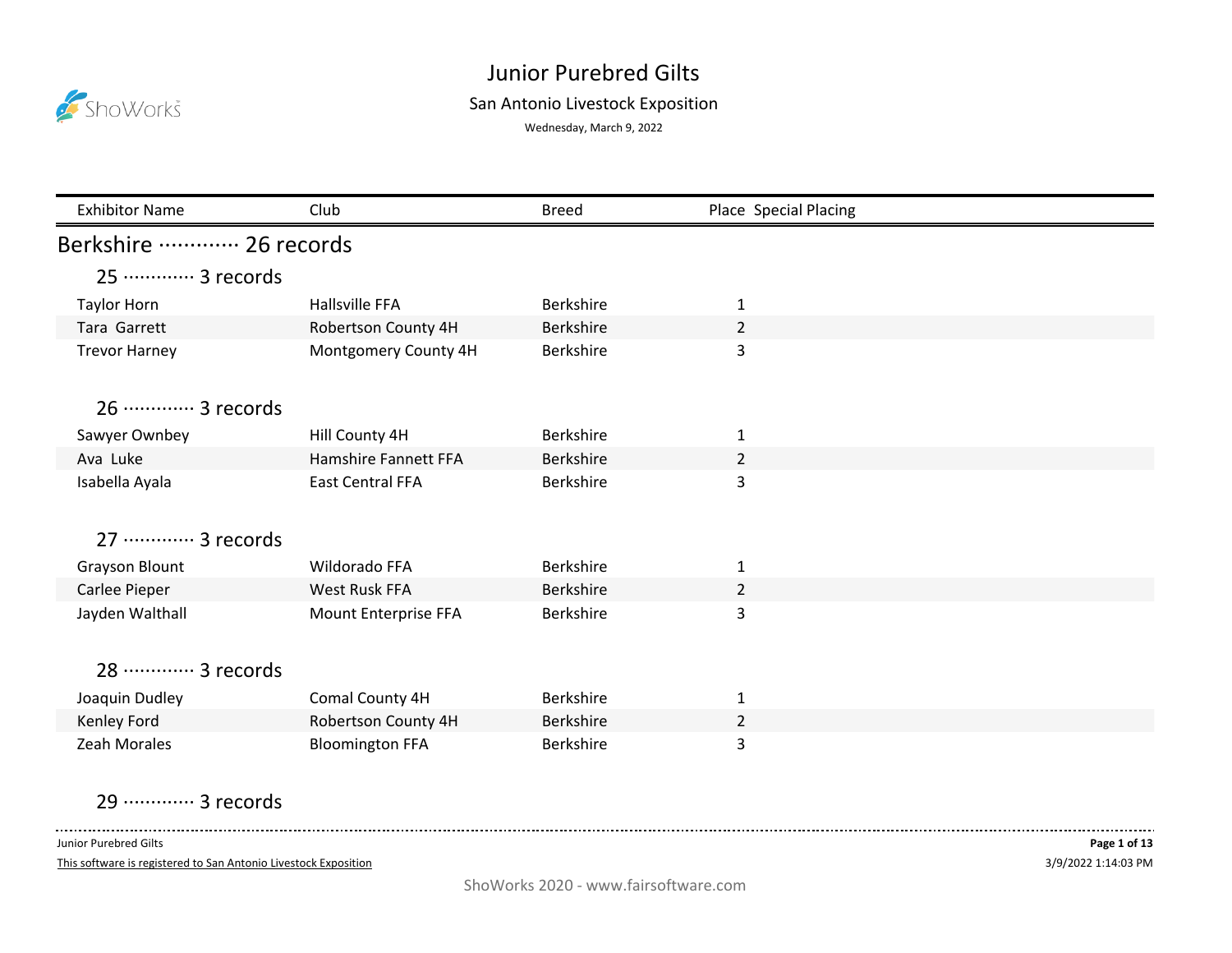| <b>Exhibitor Name</b>      | Club                                    | <b>Breed</b>     | Place Special Placing             |
|----------------------------|-----------------------------------------|------------------|-----------------------------------|
| Berkshire ………… 26 records  |                                         |                  |                                   |
| 29 ………… 3 records          |                                         |                  |                                   |
| Lexi York                  | Valley View FFA                         | Berkshire        | 1                                 |
| Sheridan Trenton Ragle     | <b>Graford FFA</b>                      | Berkshire        | $\overline{2}$                    |
| Cade Sierra                | Hale Center FFA                         | Berkshire        | 3                                 |
| 30 ············· 3 records |                                         |                  |                                   |
| <b>Brendan Gross</b>       | <b>Grandview FFA</b>                    | Berkshire        | $\mathbf{1}$                      |
| Leighton Harlos            | Aransas County 4H                       | Berkshire        | $\overline{2}$                    |
| Kylee Cottle               | Salado FFA                              | Berkshire        | 3                                 |
| 31 ………… 3 records          |                                         |                  |                                   |
| Lawsen Taylor              | <b>East Central FFA</b>                 | Berkshire        | $\mathbf{1}$                      |
| <b>Brynleigh Fortes</b>    | Samuel Clemens Cibolo Creek F Berkshire |                  | $\overline{2}$                    |
| Charleigh Feuerbacher      | Stephenville FFA                        | Berkshire        | 3                                 |
| 32 ………… 1 record           |                                         |                  |                                   |
| <b>Brendan Gross</b>       | <b>Grandview FFA</b>                    | <b>Berkshire</b> | 1 Champion Berkshire Gilt         |
| 33 ………… 4 records          |                                         |                  |                                   |
| Sawyer Ownbey              | Hill County 4H                          | Berkshire        | 1 Reserve Champion Berkshire Gilt |
| Lexi York                  | Valley View FFA                         | Berkshire        | 3 Third Overall Berkshire Gilt    |
| <b>Taylor Horn</b>         | <b>Hallsville FFA</b>                   | Berkshire        | 4 Fourth Overall Berkshire Gilt   |
| Sheridan Trenton Ragle     | <b>Graford FFA</b>                      | Berkshire        | 5 Fifth Overall Berkshire Gilt    |
|                            |                                         |                  |                                   |

## Chester White ·············· 17 records

Junior Purebred Gilts

 $\sim$   $\sim$ 

This software is registered to San Antonio Livestock Exposition

------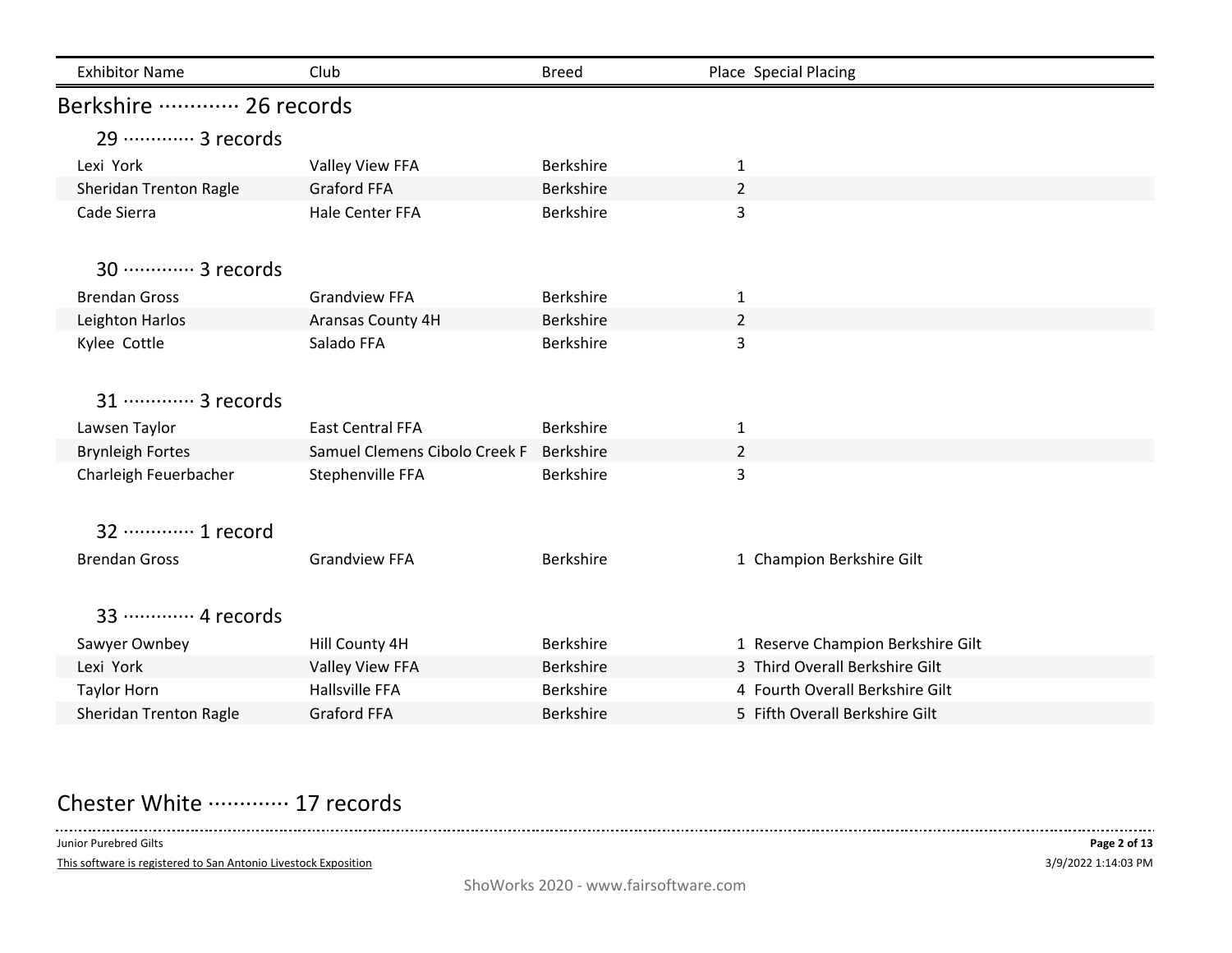| <b>Exhibitor Name</b>      | Club                       | <b>Breed</b>  | Place Special Placing                 |
|----------------------------|----------------------------|---------------|---------------------------------------|
| Chester White  17 records  |                            |               |                                       |
| 43 ………… 3 records          |                            |               |                                       |
| Haylee Keyser              | <b>Guadalupe County 4H</b> | Chester White | $\mathbf{1}$                          |
| James Chase Dugat          | Orange Grove FFA           | Chester White | $\overline{2}$                        |
| Gigi Stehling              | Kendall County 4H          | Chester White | 3                                     |
| 44 ………… 3 records          |                            |               |                                       |
| Garrett Echtle             | Medina Valley FFA          | Chester White | $\mathbf{1}$                          |
| <b>Tanner Morse</b>        | Lee County 4H              | Chester White | $\overline{2}$                        |
| <b>Bromli Watson</b>       | <b>Cuero FFA</b>           | Chester White | $\mathsf{3}$                          |
| 45 ············· 3 records |                            |               |                                       |
| Kaley Hearn                | Bexar County 4H            | Chester White | $\mathbf{1}$                          |
| <b>Braylee Kirkpatrick</b> | <b>Tolar FFA</b>           | Chester White | $\overline{2}$                        |
| Daila Sadler               | <b>Eastland FFA</b>        | Chester White | 3                                     |
| 46 ············· 3 records |                            |               |                                       |
| Matti Mann                 | Gatesville FFA             | Chester White | $\mathbf{1}$                          |
| Jacie Pennington           | Wise County 4H             | Chester White | $\overline{2}$                        |
| <b>Brady Mclemore</b>      | Perrin FFA                 | Chester White | $\mathsf{3}$                          |
| 47 ………… 1 record           |                            |               |                                       |
| Garrett Echtle             | Medina Valley FFA          | Chester White | 1 Champion Chester White Gilt         |
| 48 ………… 4 records          |                            |               |                                       |
| Matti Mann                 | Gatesville FFA             | Chester White | 1 Reserve Champion Chester White Gilt |
| Jacie Pennington           | Wise County 4H             | Chester White | 3 Third Overall Chester White Gilt    |
|                            |                            |               |                                       |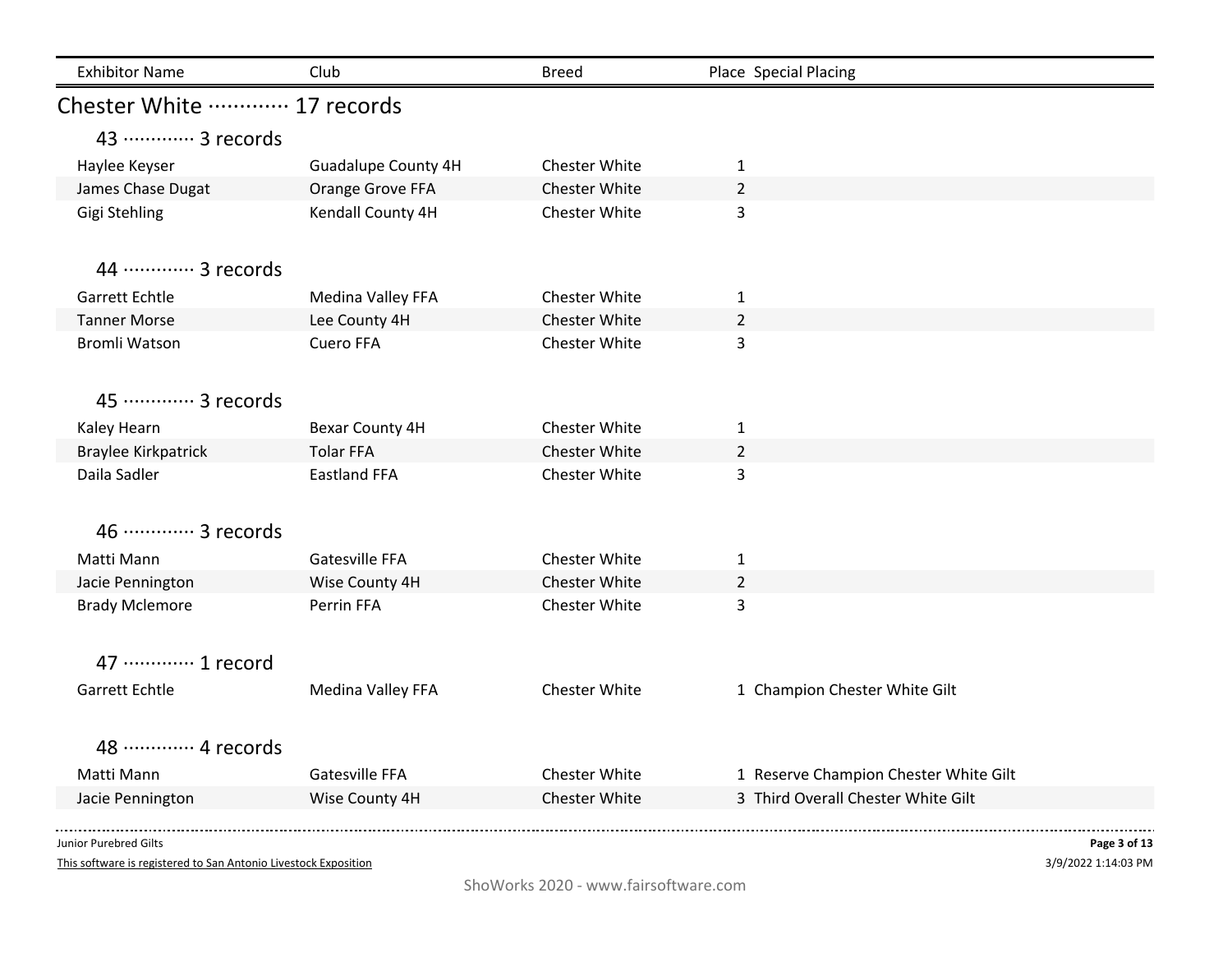| <b>Exhibitor Name</b>          | Club                       | <b>Breed</b>  | Place Special Placing               |
|--------------------------------|----------------------------|---------------|-------------------------------------|
| Chester White ………… 17 records  |                            |               |                                     |
| 48 ………… 4 records              |                            |               |                                     |
| Kaley Hearn                    | Bexar County 4H            | Chester White | 4 Fourth Overall Chester White Gilt |
| <b>Tanner Morse</b>            | Lee County 4H              | Chester White | 5 Fifth Overall Chester White Gilt  |
|                                |                            |               |                                     |
|                                |                            |               |                                     |
| Duroc ············· 46 records |                            |               |                                     |
| 01 ············· 3 records     |                            |               |                                     |
| Natalie Hodde                  | Washington County 4H       | Duroc         | $\mathbf{1}$                        |
| Kenzie Short                   | Montague County 4H         | Duroc         | $\overline{2}$                      |
| <b>Case Simpkins</b>           | <b>Troy FFA</b>            | Duroc         | 3                                   |
|                                |                            |               |                                     |
| 02 ············· 3 records     |                            |               |                                     |
|                                |                            |               |                                     |
| <b>Dallas Martinez</b>         | Center FFA                 | Duroc         | $\mathbf 1$                         |
| Lyla Pankey                    | Jacksboro FFA              | Duroc         | $\overline{2}$                      |
| Hailee Woody                   | Kaufman FFA                | Duroc         | 3                                   |
|                                |                            |               |                                     |
| 03 ············· 3 records     |                            |               |                                     |
| Jaxson Powell                  | Jourdanton FFA             | Duroc         | $\mathbf{1}$                        |
| Lane Bodiford                  | Floresville FFA            | Duroc         | $\overline{2}$                      |
| <b>Kelly Verrips</b>           | La Vernia FFA              | Duroc         | $\mathsf{3}$                        |
|                                |                            |               |                                     |
| 04 ………… 3 records              |                            |               |                                     |
| Shelby Albus                   | Chambers County 4H         | Duroc         | $\mathbf{1}$                        |
| Ryan Barber                    | <b>Boerne Champion FFA</b> | Duroc         | $\overline{2}$                      |
| Hannah Garcia                  | Plainview FFA              | Duroc         | $\overline{3}$                      |

-------------------------------

This software is registered to San Antonio Livestock Exposition

------------------------------------

. . . . . . . .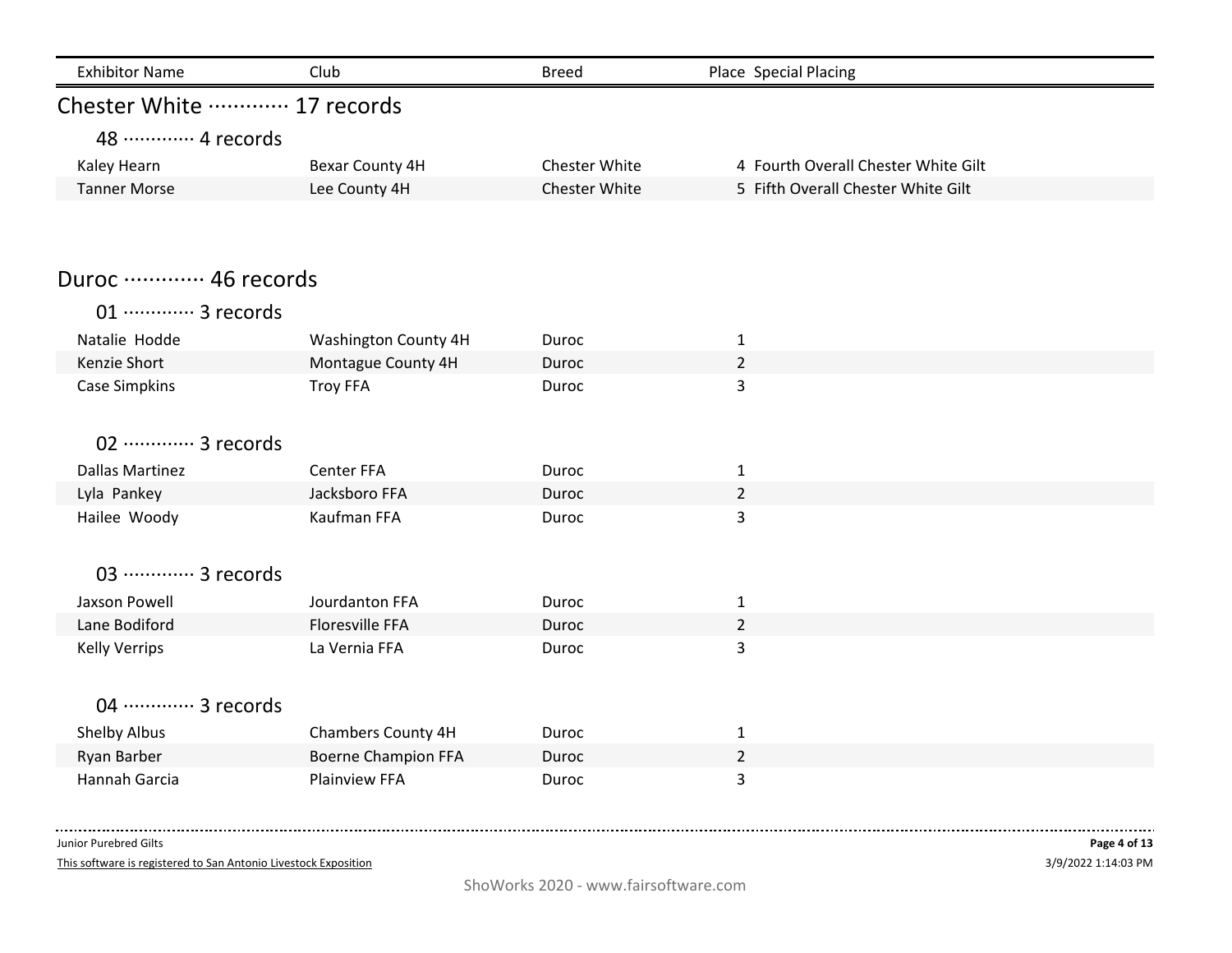| <b>Exhibitor Name</b>          | Club                     | <b>Breed</b> | Place Special Placing |
|--------------------------------|--------------------------|--------------|-----------------------|
| Duroc ············· 46 records |                          |              |                       |
| 05 ·············· 3 records    |                          |              |                       |
| <b>Emily Clutter</b>           | <b>Marion FFA</b>        | Duroc        | $\mathbf 1$           |
| <b>Bristol Neace</b>           | Aubrey FFA               | Duroc        | $\overline{2}$        |
| Toni Burell                    | D hanis FFA              | Duroc        | $\mathsf{3}$          |
| 06 ············· 3 records     |                          |              |                       |
| Sydney Mutchler                | Sinton FFA               | Duroc        | $\mathbf{1}$          |
| Gavin Castillo                 | Sinton FFA               | Duroc        | $\overline{2}$        |
| Zane Standridge                | Leonard FFA              | Duroc        | $\mathsf{3}$          |
| 07 ·············· 3 records    |                          |              |                       |
| <b>Helen Dudley</b>            | <b>New Braunfels FFA</b> | Duroc        | $\mathbf{1}$          |
| Walker Kohlleppel              | Medina County 4H         | Duroc        | $\overline{2}$        |
| Weston Herber                  | Gillespie County 4H      | Duroc        | $\mathsf{3}$          |
| 08 ············· 3 records     |                          |              |                       |
| <b>Taylor Moore</b>            | Roby FFA                 | Duroc        | $\mathbf{1}$          |
| Sawyer Huggins                 | Atascosa County 4H       | Duroc        | $\overline{2}$        |
| Isah'Bella Flores              | Medina Valley FFA        | Duroc        | $\mathsf{3}$          |
| 09 ············· 3 records     |                          |              |                       |
| Jacob Fulgham                  | <b>Brownsboro FFA</b>    | Duroc        | $\mathbf{1}$          |
| <b>Brynn Fort</b>              | <b>Burkburnett FFA</b>   | Duroc        | $\overline{2}$        |
| <b>Kylie Mikes</b>             | Georgetown FFA           | Duroc        | $\mathsf{3}$          |

10 ·············· 3 records

Junior Purebred Gilts

This software is registered to San Antonio Livestock Exposition

-------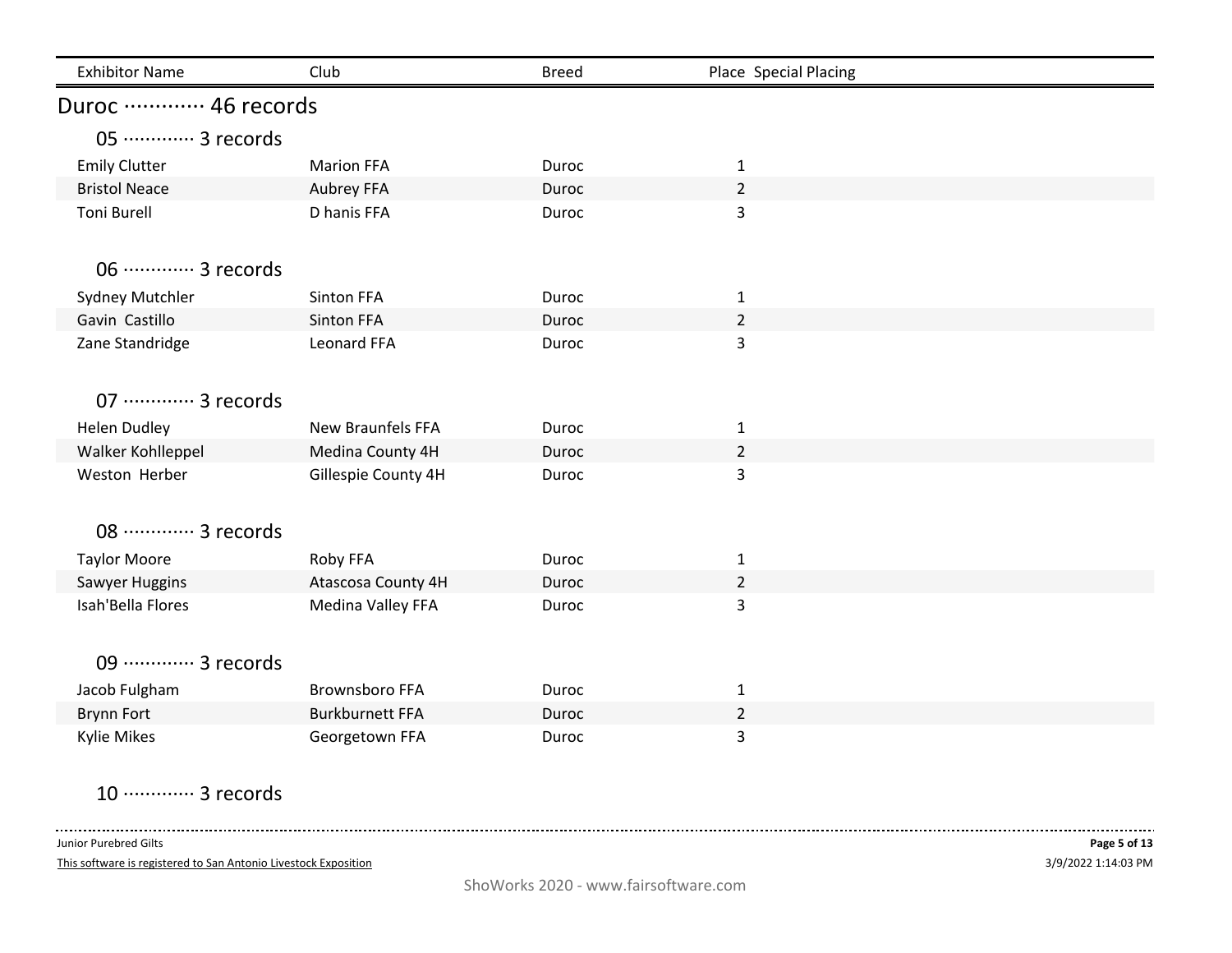| <b>Exhibitor Name</b>          | Club              | <b>Breed</b> | Place Special Placing         |  |
|--------------------------------|-------------------|--------------|-------------------------------|--|
| Duroc ············· 46 records |                   |              |                               |  |
| 10 ············· 3 records     |                   |              |                               |  |
| Sawyer Ownbey                  | Hill County 4H    | Duroc        | $\mathbf 1$                   |  |
| Julia Smith                    | Poteet FFA        | Duroc        | $\overline{2}$                |  |
| Jentry Locke                   | Roberts County 4H | Duroc        | 3                             |  |
|                                |                   |              |                               |  |
| 11 ………… 3 records              |                   |              |                               |  |
| Kotton West                    | Sinton FFA        | Duroc        | $\mathbf{1}$                  |  |
| Emma Coyle                     | Hondo FFA         | Duroc        | $\overline{2}$                |  |
| Quinnlyn Taylor                | Bandera County 4H | Duroc        | $\mathsf{3}$                  |  |
|                                |                   |              |                               |  |
| 12 ………… 3 records              |                   |              |                               |  |
| <b>Blaze Cozart</b>            | Early FFA         | Duroc        | $\mathbf{1}$                  |  |
| <b>Bristol Biggs</b>           | Hale County 4H    | Duroc        | $\overline{2}$                |  |
| <b>Tatum Grady</b>             | Albany FFA        | Duroc        | $\mathsf{3}$                  |  |
|                                |                   |              |                               |  |
| 13 ············· 3 records     |                   |              |                               |  |
| Jayce Krauskopf                | Pleasanton FFA    | Duroc        | $\mathbf{1}$                  |  |
| Lexi York                      | Valley View FFA   | Duroc        | $\overline{2}$                |  |
| Kasen Ramirez                  | Kaufman FFA       | Duroc        | $\overline{3}$                |  |
|                                |                   |              |                               |  |
|                                |                   |              |                               |  |
| 14 ………… 1 record               |                   |              |                               |  |
| Jaxson Powell                  | Jourdanton FFA    | Duroc        | 1 Champion Duroc Gilt         |  |
|                                |                   |              |                               |  |
| 15 ············· 4 records     |                   |              |                               |  |
| Sawyer Ownbey                  | Hill County 4H    | Duroc        | 1 Reserve Champion Duroc Gilt |  |
| Julia Smith                    | Poteet FFA        | Duroc        | 3 Third Overall Duroc Gilt    |  |
|                                |                   |              |                               |  |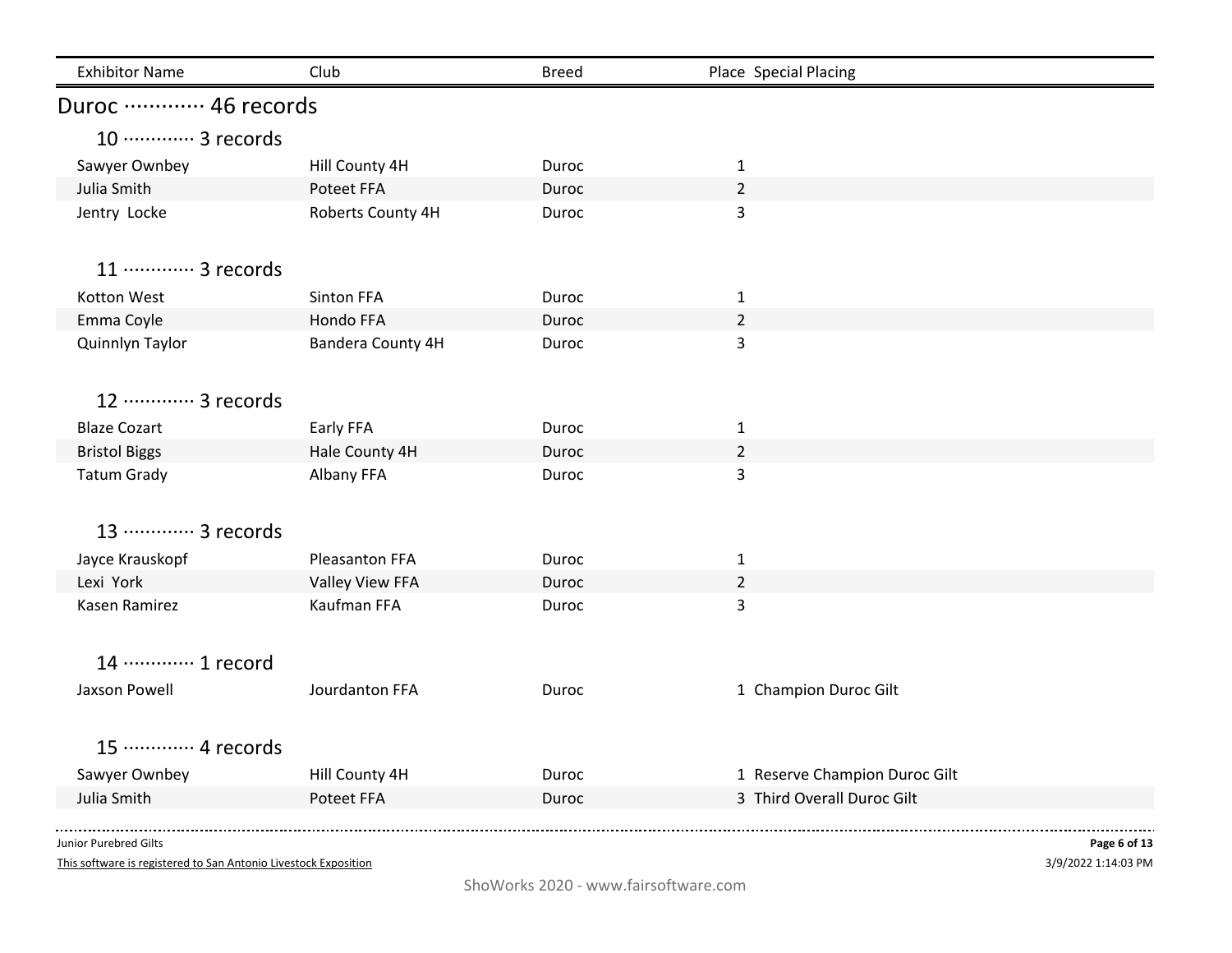| <b>Exhibitor Name</b> | Club            | <b>Breed</b> | Place Special Placing      |  |
|-----------------------|-----------------|--------------|----------------------------|--|
| Duroc  46 records     |                 |              |                            |  |
| 15 ………… 4 records     |                 |              |                            |  |
| Lane Bodiford         | Floresville FFA | Duroc        | 4 Fourth Overall Gilt      |  |
| Kotton West           | Sinton FFA      | Duroc        | 5 Fifth Overall Duroc Gilt |  |
| 62 ………… 1 record      |                 |              |                            |  |
| Jaxson Powell         | Jourdanton FFA  | Duroc        | 1 Supreme Gilt             |  |
| 63 ………… 1 record      |                 |              |                            |  |
| Sawyer Ownbey         | Hill County 4H  | Duroc        | 1 Reserve Supreme Gilt     |  |

# Hampshire ·············· 14 records

|                 | 20 ………… 3 records |           |
|-----------------|-------------------|-----------|
| Madlyn Nichols  | Howard County 4H  | Hampshire |
| Valarie Herrera | Wylie Abilene FFA | Hampshire |
| Matthew Welch   | Lake Worth FFA    | Hampshire |

### 21 ·············· 3 records

| Payton Easter | Tahoka FFA      | Hampshire |  |
|---------------|-----------------|-----------|--|
| Carla Vazquez | Pecos County 4H | Hampshire |  |
| Brylee Thomas | Livingston FFA  | Hampshire |  |

#### 22 ············· 3 records

| Enr'<br>Brooke F   | FFA                | Hampshire          |  |
|--------------------|--------------------|--------------------|--|
| Hargrove<br>Lainey | <b>Rowlett FFA</b> | npshire            |  |
| komur<br>Hutton    | nactor I           | npshire<br>, , , , |  |

Junior Purebred Gilts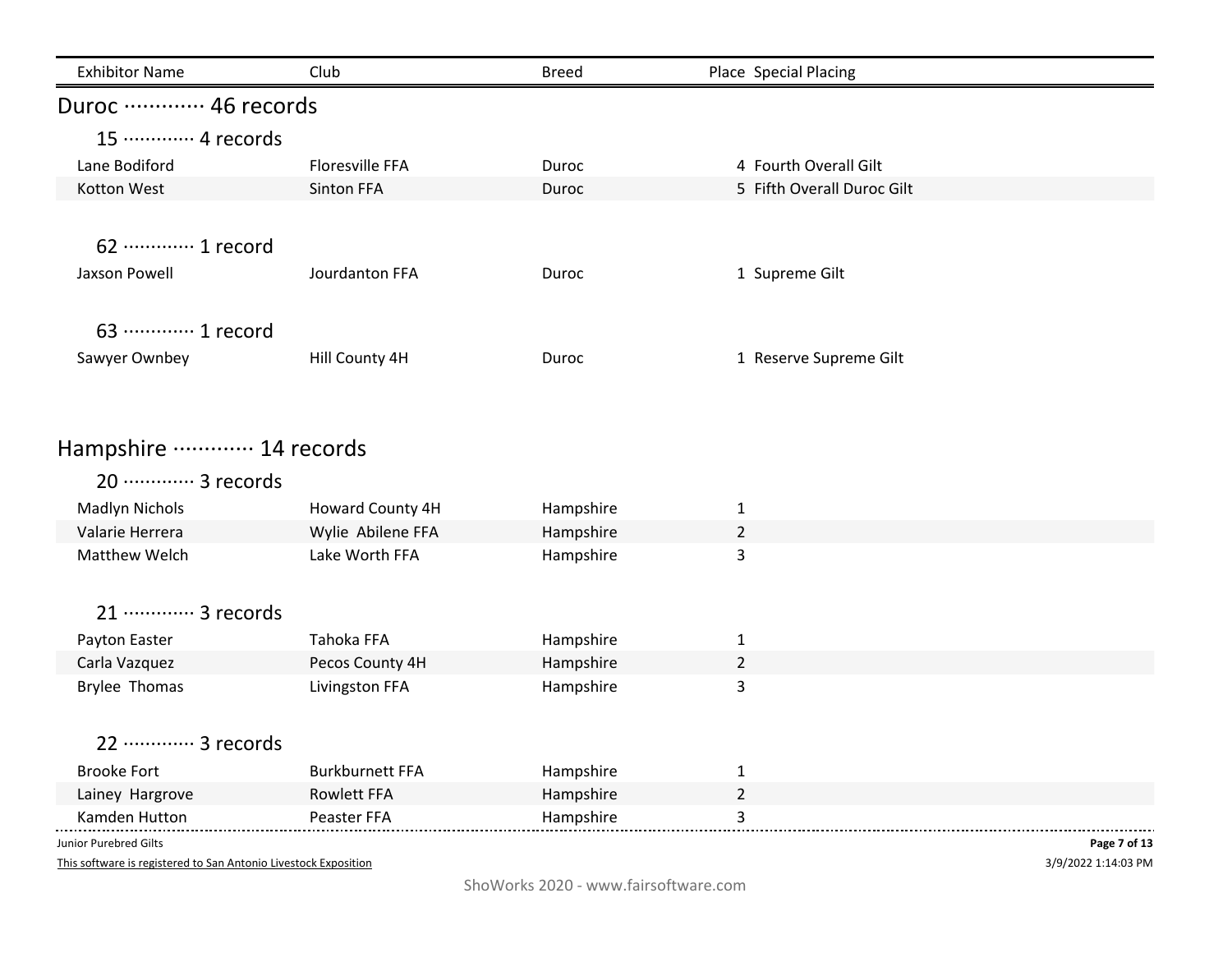| <b>Exhibitor Name</b>                                                                    | Club                   | <b>Breed</b> | Place Special Placing             |                                     |
|------------------------------------------------------------------------------------------|------------------------|--------------|-----------------------------------|-------------------------------------|
| Hampshire ………… 14 records                                                                |                        |              |                                   |                                     |
| 22 ………… 3 records                                                                        |                        |              |                                   |                                     |
| 23 ………… 1 record                                                                         |                        |              |                                   |                                     |
| <b>Madlyn Nichols</b>                                                                    | Howard County 4H       | Hampshire    | 1 Champion Hampshire Gilt         |                                     |
| 24 ………… 4 records                                                                        |                        |              |                                   |                                     |
| <b>Brooke Fort</b>                                                                       | <b>Burkburnett FFA</b> | Hampshire    | 1 Reserve Champion Hampshire Gilt |                                     |
| Valarie Herrera                                                                          | Wylie Abilene FFA      | Hampshire    | 3 Third Overall Hampshire Gilt    |                                     |
| Lainey Hargrove                                                                          | <b>Rowlett FFA</b>     | Hampshire    | 4 Fourth Overall Hampshire Gilt   |                                     |
| Payton Easter                                                                            | Tahoka FFA             | Hampshire    | 5 Fifth Overall Hampshire Gilt    |                                     |
| Landrace  10 records<br>16 ············· 3 records                                       |                        |              |                                   |                                     |
| Taylee West                                                                              | Sinton FFA             | Landrace     | $\mathbf{1}$                      |                                     |
| Leah Pfeiffer                                                                            | Academy FFA            | Landrace     | $\overline{2}$                    |                                     |
| <b>Brayden Fortes</b>                                                                    | <b>Marion FFA</b>      | Landrace     | 3                                 |                                     |
| 17 ············· 3 records                                                               |                        |              |                                   |                                     |
| <b>Campbell Gross</b>                                                                    | <b>Grandview FFA</b>   | Landrace     | $\mathbf{1}$                      |                                     |
| <b>Brady Mclemore</b>                                                                    | Perrin FFA             | Landrace     | $\overline{2}$                    |                                     |
| Brayden Ulguray                                                                          | <b>Rouse FFA</b>       | Landrace     | 3                                 |                                     |
| 18 ············· 1 record                                                                |                        |              |                                   |                                     |
| Taylee West                                                                              | Sinton FFA             | Landrace     | 1 Champion Landrace Gilt          |                                     |
| Junior Purebred Gilts<br>This software is registered to San Antonio Livestock Exposition |                        |              |                                   | Page 8 of 13<br>3/9/2022 1:14:03 PM |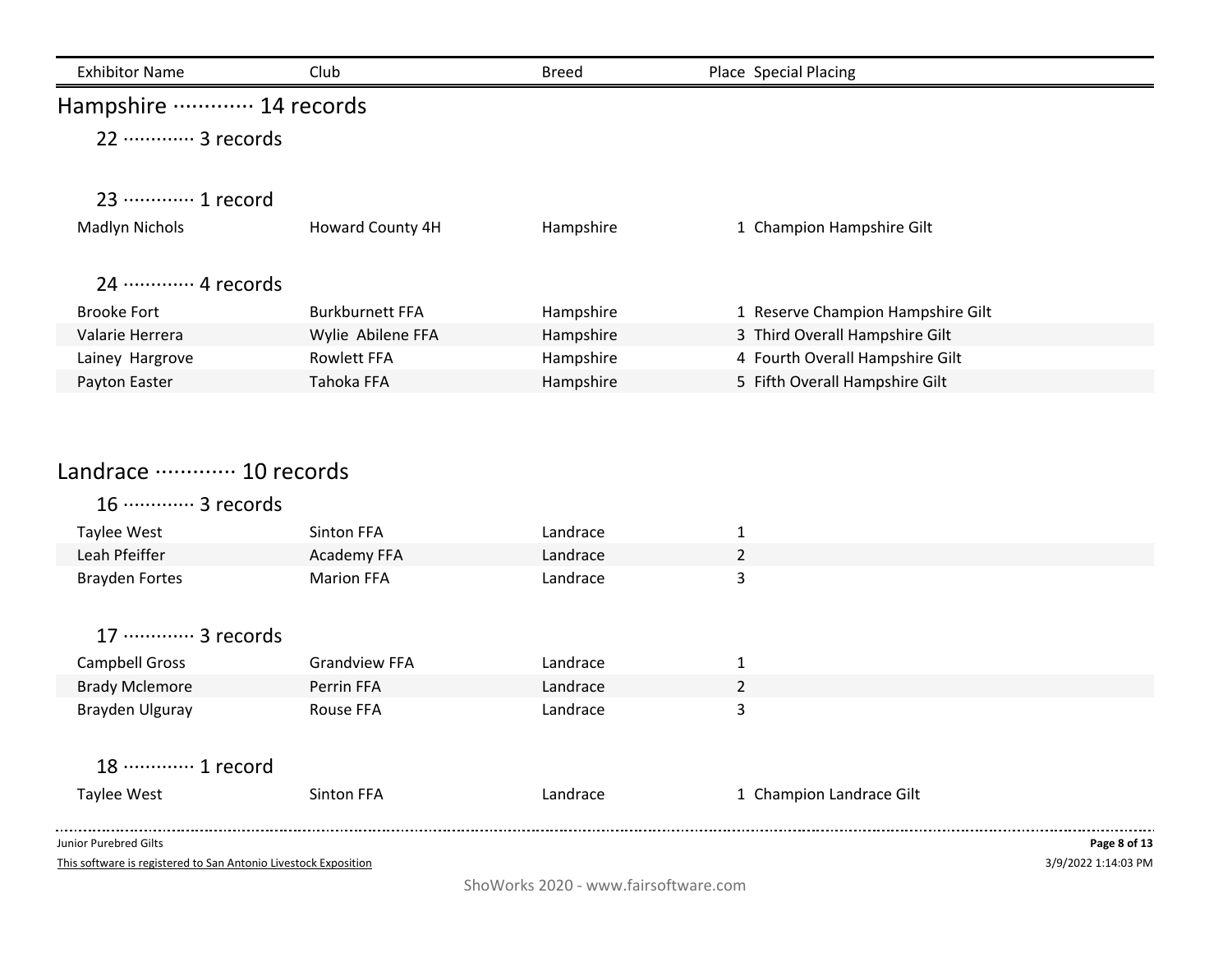| <b>Exhibitor Name</b>      | Club                    | <b>Breed</b>        | Place Special Placing                |              |
|----------------------------|-------------------------|---------------------|--------------------------------------|--------------|
| Landrace  10 records       |                         |                     |                                      |              |
| 18 ………… 1 record           |                         |                     |                                      |              |
|                            |                         |                     |                                      |              |
| 19 ············· 3 records |                         |                     |                                      |              |
| Leah Pfeiffer              | Academy FFA             | Landrace            | 2 Reserve Champion Landrace Gilt     |              |
| <b>Campbell Gross</b>      | <b>Grandview FFA</b>    | Landrace            | 3 Third Overall Landrace Gilt        |              |
| <b>Brady Mclemore</b>      | Perrin FFA              | Landrace            | 4 Fourth Overall Landrace Gilt       |              |
|                            |                         |                     |                                      |              |
|                            |                         |                     |                                      |              |
|                            |                         |                     |                                      |              |
| Poland China  10 records   |                         |                     |                                      |              |
| 49 ………… 3 records          |                         |                     |                                      |              |
| <b>Crayton Rains</b>       | Sweetwater FFA          | Poland China        | $\mathbf{1}$                         |              |
| <b>Rustin Pittman</b>      | La Poynor FFA           | Poland China        | $\overline{2}$                       |              |
| Reyse Mabry                | <b>Brock FFA</b>        | Poland China        | 3                                    |              |
|                            |                         |                     |                                      |              |
| 50 ············· 3 records |                         |                     |                                      |              |
| <b>Cole Rains</b>          | Sweetwater FFA          | Poland China        | $\mathbf{1}$                         |              |
| <b>Mallory Burton</b>      | <b>Bosque County 4H</b> | <b>Poland China</b> | $\overline{2}$                       |              |
| Cade Sierra                | <b>Hale Center FFA</b>  | Poland China        | 3                                    |              |
|                            |                         |                     |                                      |              |
| 51 ………… 1 record           |                         |                     |                                      |              |
| <b>Cole Rains</b>          | Sweetwater FFA          | Poland China        | 1 Champion Poland China Gilt         |              |
|                            |                         |                     |                                      |              |
|                            |                         |                     |                                      |              |
| 52 ………… 3 records          |                         |                     |                                      |              |
| <b>Mallory Burton</b>      | Bosque County 4H        | Poland China        | 1 Reserve Champion Poland China Gilt |              |
| <b>Crayton Rains</b>       | Sweetwater FFA          | Poland China        | 3 Third Overall Poland China Gilt    |              |
| Rustin Pittman             | La Poynor FFA           | Poland China        | 4 Fourth Overall Poland China Gilt   |              |
| Junior Purebred Gilts      |                         |                     |                                      | Page 9 of 13 |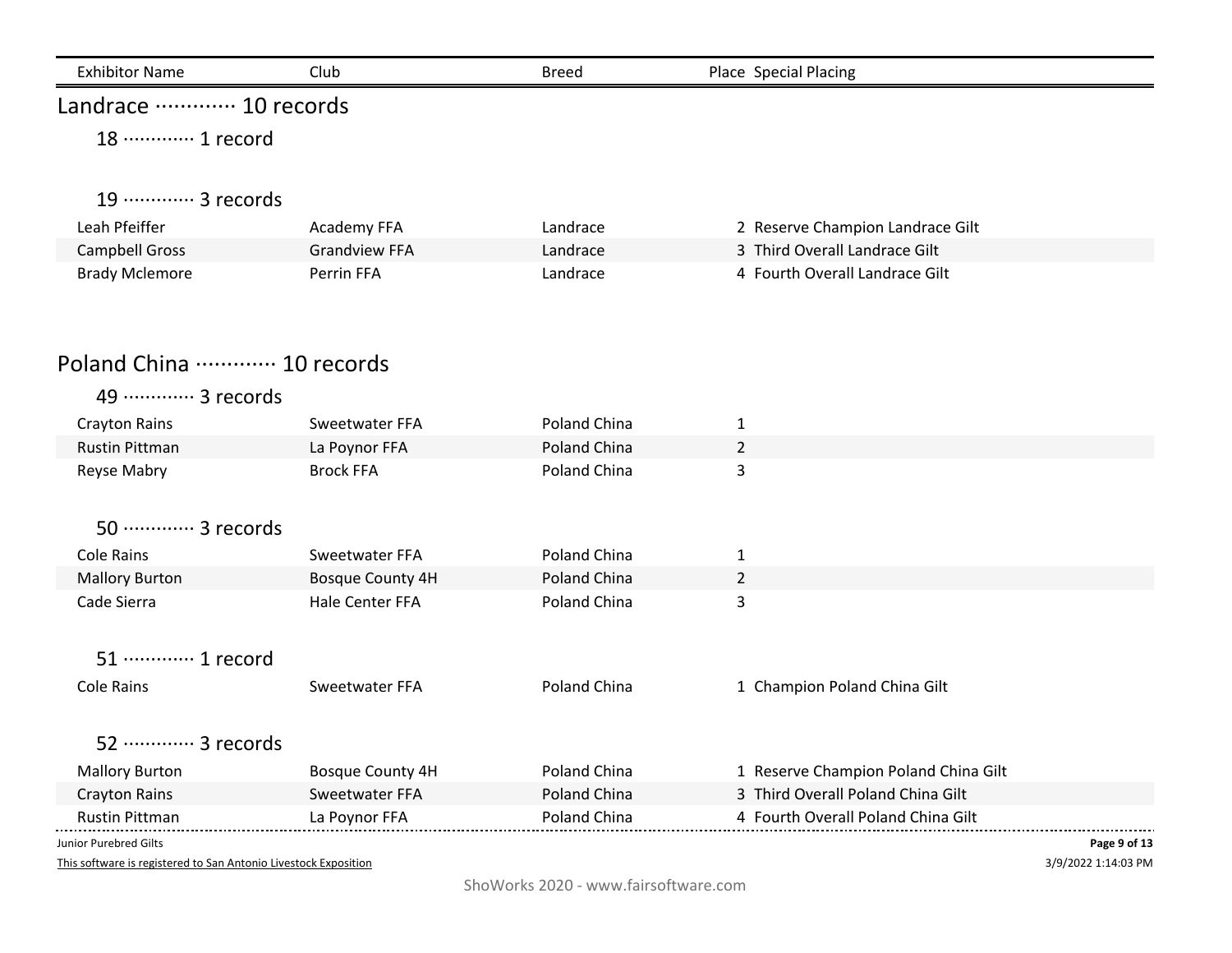| <b>Exhibitor Name</b>                                           | Club                 | <b>Breed</b>        | Place Special Placing |               |
|-----------------------------------------------------------------|----------------------|---------------------|-----------------------|---------------|
| Poland China  10 records                                        |                      |                     |                       |               |
| 52 ············· 3 records                                      |                      |                     |                       |               |
| Spot  26 records                                                |                      |                     |                       |               |
| 34 ………… 3 records                                               |                      |                     |                       |               |
| Ava Luke                                                        | Hamshire Fannett FFA | Spot                | $\mathbf{1}$          |               |
| Gavin Richardson                                                | Farmersville FFA     | Spot                | $\overline{2}$        |               |
| Katelyn Kirby                                                   | Godley FFA           | Spot                | $\mathsf{3}$          |               |
|                                                                 |                      |                     |                       |               |
| 35 ………… 3 records                                               |                      |                     |                       |               |
| <b>Riley Park</b>                                               | Smith County 4H      | Spot                | $\mathbf{1}$          |               |
| Charleigh Feuerbacher                                           | Stephenville FFA     | Spot                | $\overline{2}$        |               |
| Allison Long                                                    | Plainview FFA        | Spot                | 3                     |               |
|                                                                 |                      |                     |                       |               |
| 36 ············· 3 records                                      |                      |                     |                       |               |
| Kaydence Stehling                                               | Kendall County 4H    | Spot                | $\mathbf{1}$          |               |
| Ryan Balser Jr.                                                 | Kerr County 4H       | Spot                | $\overline{2}$        |               |
| Zachary Gray                                                    | Cameron County 4H    | Spot                | 3                     |               |
|                                                                 |                      |                     |                       |               |
| 37 ………… 3 records                                               |                      |                     |                       |               |
| Wyatt Kohlleppel                                                | Medina County 4H     | Spot                | $\mathbf{1}$          |               |
| Ayden De Leon                                                   | Veteran Memorial FFA | Spot                | $\overline{2}$        |               |
| Gertie Dudley                                                   | Comal County 4H      | Spot                | $\mathsf 3$           |               |
|                                                                 |                      |                     |                       |               |
| 38 ………… 3 records                                               |                      |                     |                       |               |
| Cyerra Lackey                                                   | Kerr County 4H       | Spot                | 1                     |               |
| Junior Purebred Gilts                                           |                      |                     |                       | Page 10 of 13 |
| This software is registered to San Antonio Livestock Exposition |                      | 3/9/2022 1:14:03 PM |                       |               |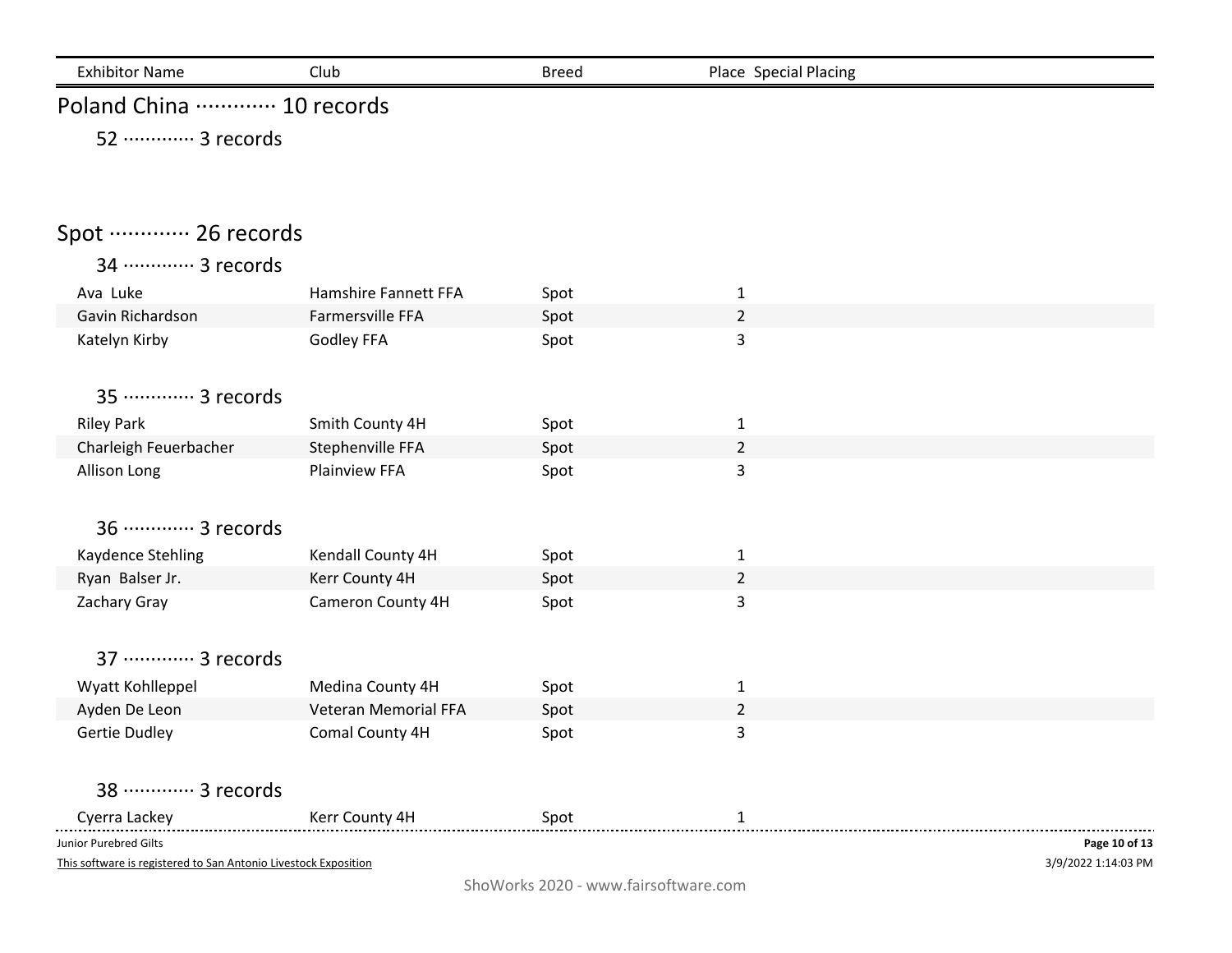| <b>Exhibitor Name</b>      | Club                | <b>Breed</b> | Place Special Placing        |
|----------------------------|---------------------|--------------|------------------------------|
| Spot  26 records           |                     |              |                              |
| 38 ………… 3 records          |                     |              |                              |
| Sawyer Lambert             | Perrin FFA          | Spot         | $\overline{2}$               |
| Harper Parson              | Medina County 4H    | Spot         | $\mathsf{3}$                 |
| 39  3 records              |                     |              |                              |
| Cyerra Lackey              | Kerr County 4H      | Spot         | $\mathbf{1}$                 |
| Chloe Lopez                | Farmersville FFA    | Spot         | $\overline{2}$               |
| Brooklyn Deleon            | Stephenville FFA    | Spot         | $\mathsf{3}$                 |
| 40 ············· 3 records |                     |              |                              |
| Cooper Read                | Perrin FFA          | Spot         | $\mathbf{1}$                 |
| <b>Cutter Roberts</b>      | <b>Hamilton FFA</b> | Spot         | $\overline{2}$               |
| Amy Kucera                 | Hill County 4H      | Spot         | 3                            |
| 41 ………… 1 record           |                     |              |                              |
| Cyerra Lackey              | Kerr County 4H      | Spot         | 1 Champion Spot Gilt         |
| 42 ………… 4 records          |                     |              |                              |
| <b>Riley Park</b>          | Smith County 4H     | Spot         | 1 Reserve Champion Spot Gilt |
| Charleigh Feuerbacher      | Stephenville FFA    | Spot         | 3 Third Overall Spot Gilt    |
| Cyerra Lackey              | Kerr County 4H      | Spot         | 4 Fourth Overall Spot Gilt   |
| Wyatt Kohlleppel           | Medina County 4H    | Spot         | 5 Fifth Overall Spot Gilt    |

### Yorkshire ·············· 17 records

53 ············· 3 records

Junior Purebred Gilts

 $\sim$   $\sim$   $\sim$   $\sim$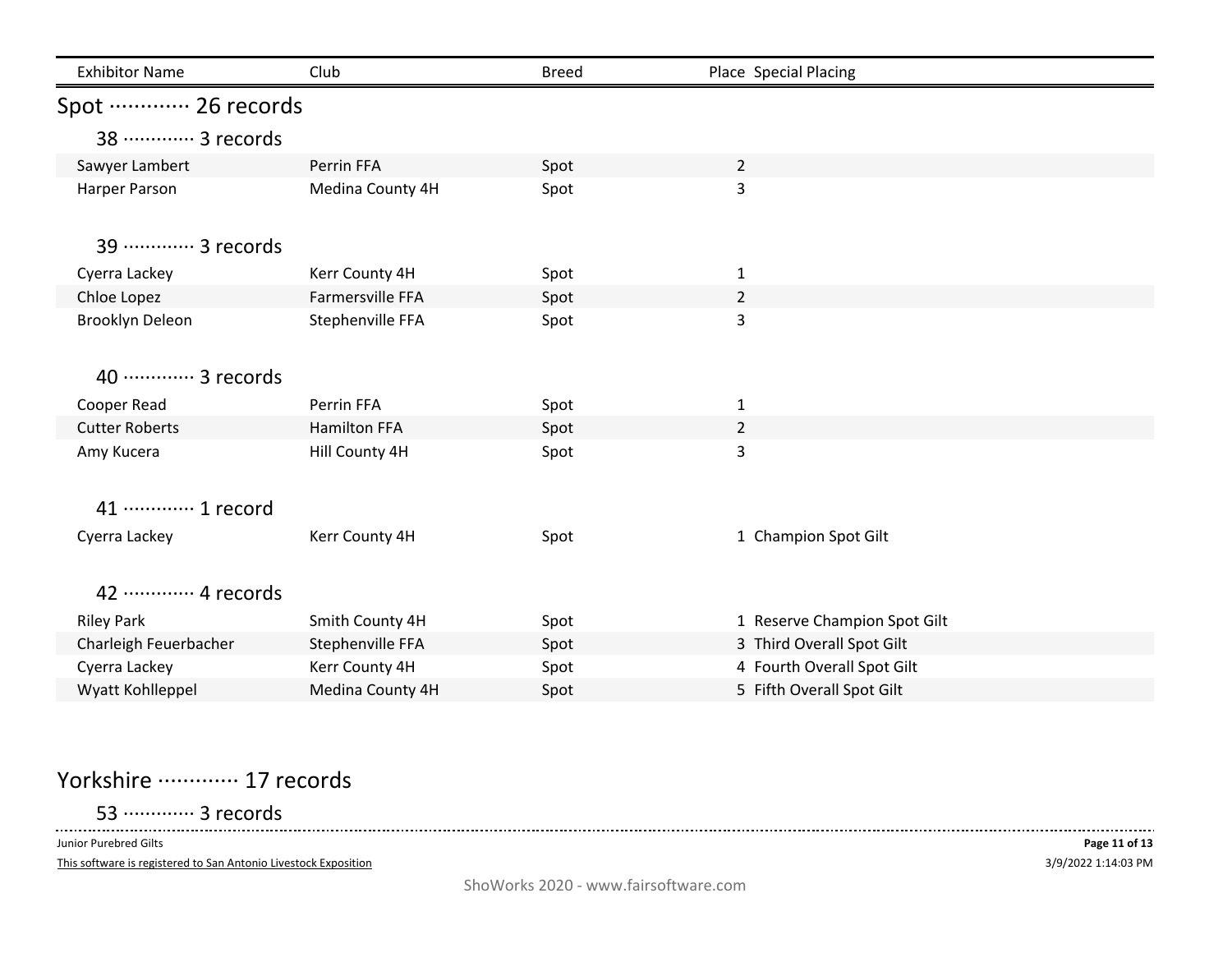| <b>Exhibitor Name</b>       | Club                    | <b>Breed</b> | Place Special Placing             |
|-----------------------------|-------------------------|--------------|-----------------------------------|
| Yorkshire ………… 17 records   |                         |              |                                   |
| 53 ………… 3 records           |                         |              |                                   |
| <b>Ryleigh Clark</b>        | Royse City FFA          | Yorkshire    | $\mathbf{1}$                      |
| Caroline Boysen             | Santa Fe FFA            | Yorkshire    | $\overline{2}$                    |
| <b>Ricky Mclean</b>         | <b>Hico FFA</b>         | Yorkshire    | 3                                 |
|                             |                         |              |                                   |
| 54 ………… 3 records           |                         |              |                                   |
| Laynee Campbell             | Johnson County 4H       | Yorkshire    | $\mathbf{1}$                      |
| Katielynn Velesky           | Copperas Cove FFA       | Yorkshire    | $\overline{2}$                    |
| <b>Brooke Fort</b>          | <b>Burkburnett FFA</b>  | Yorkshire    | 3                                 |
|                             |                         |              |                                   |
| 55 ·············· 3 records |                         |              |                                   |
| <b>Mallory Burton</b>       | <b>Bosque County 4H</b> | Yorkshire    | $\mathbf{1}$                      |
| Kaydin Olle                 | Pleasanton FFA          | Yorkshire    | $\overline{2}$                    |
| Paislee Oglesby             | Hamilton County 4H      | Yorkshire    | 3                                 |
|                             |                         |              |                                   |
| 56 ············· 3 records  |                         |              |                                   |
| Halle Hawkins               | Livingston FFA          | Yorkshire    | $\mathbf{1}$                      |
| Presley Lopez               | Farmersville FFA        | Yorkshire    | $\overline{2}$                    |
| Gage Harkey                 | New Deal FFA            | Yorkshire    | 3                                 |
|                             |                         |              |                                   |
|                             |                         |              |                                   |
| 57 ············· 1 record   |                         |              |                                   |
| Laynee Campbell             | Johnson County 4H       | Yorkshire    | 1 Champion Yorkshire Gilt         |
|                             |                         |              |                                   |
| 58 ………… 4 records           |                         |              |                                   |
| <b>Mallory Burton</b>       | <b>Bosque County 4H</b> | Yorkshire    | 1 Reserve Champion Yorkshire Gilt |
| Kaydin Olle                 | Pleasanton FFA          | Yorkshire    | 3 Third Overall Yorkshire Gilt    |
|                             |                         |              |                                   |